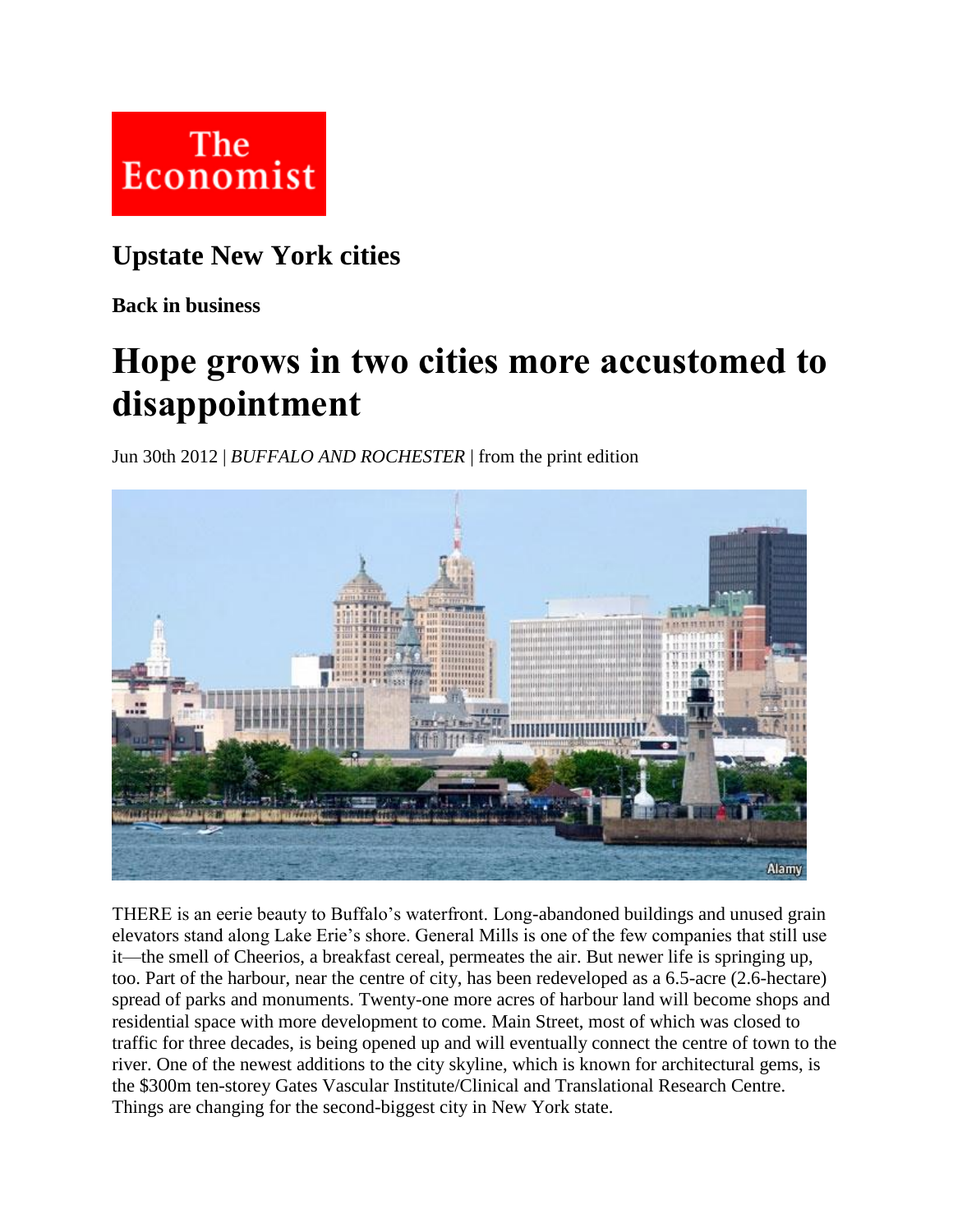Manufacturing in upstate New York has been declining since the 1940s. Buffalo, with its access to the Great Lakes and the St Lawrence seaway, was once an economic engine, not just for the region, but for the country. But when manufacturing began to leave, with the steel industry worst affected, the city was, until very recently, unable to cope.

Some 30% of the city's population now lives below the poverty line. Buffalo is the third-poorest big city in the country; only Detroit and Cleveland are in worse shape. The population has shrunk, while the urbanised sprawl beyond the city borders tripled between 1950 and 2000. Sprawl without growth is not helpful: it leaves too few taxpayers to support local government and infrastructure. The city, like many in the rustbelt, has vast amounts of abandoned property, more than any city except Detroit and New Orleans. Yet despite these problems, Bruce Katz, of the Brookings Institution in Washington, DC, says he is bullish on Buffalo. He believes the city can lead the next economic wave, one driven by advanced manufacturing, innovation and exports and powered by low carbon.

Rochester, which is about 75 miles east of Buffalo, also missed the boom times. Thirty years ago, Kodak, Xerox and Bausch & Lomb employed around 60% of the region's workforce. In 1982 Kodak, which is headquartered in Rochester, had 60,400 employees. Today it has around 5,000 and has filed for bankruptcy protection. The population of the city fell from a peak of 332,000 in 1950 to 210,600 in 2010. Almost a third of those who remain are poor.

Kodak's bankruptcy filing, in January, did not devastate Rochester only because the Kodak jobs had long left. The impact was more psychological than anything else. Most residents seem to have a grandfather who once worked at Kodak, but its effect is no longer as strong.

Nowadays, much has changed. Virtually all of the workforce is employed by companies of 100 employees or fewer, according to the Greater Rochester Enterprise, a public-private outfit which markets the city to businesses. The city leads the state in job growth since the end of the recession, recovering 98% of the jobs it lost then. Indeed, there are roughly 100,000 more jobs now than there were three decades ago.

The Kodak name is still a draw. Monroe Community College will move into the old Kodak complex on State Street. Companies like ITT Exelis, which developed software used by Google Earth, have also taken space in old Kodak buildings. Economic diversity helped, too. Rochester has more than 100 food and drink companies, including Wegmans, a supermarket chain and the region's second-biggest employer. The University of Rochester is the biggest, with an economic impact of \$143m in sales tax, income tax and property taxes. Five of the top ten private-sector employers in the Finger Lakes region, where Rochester lies, are in higher education and health care.

Higher education is also a big employer in Buffalo; the University at Buffalo is the secondbiggest employer. It has been moving its medical centre downtown, and changing a whole neighbourhood as it does so. Howard Zemsky, a local businessman, has had a similar impact. A decade ago he began to redevelop one of the city's oldest industrial areas, known as the Hydraulics district. Today, around 30 dilapidated or abandoned sites have been transformed into an office and residential space called the Larkin District. Even an old petrol station has been